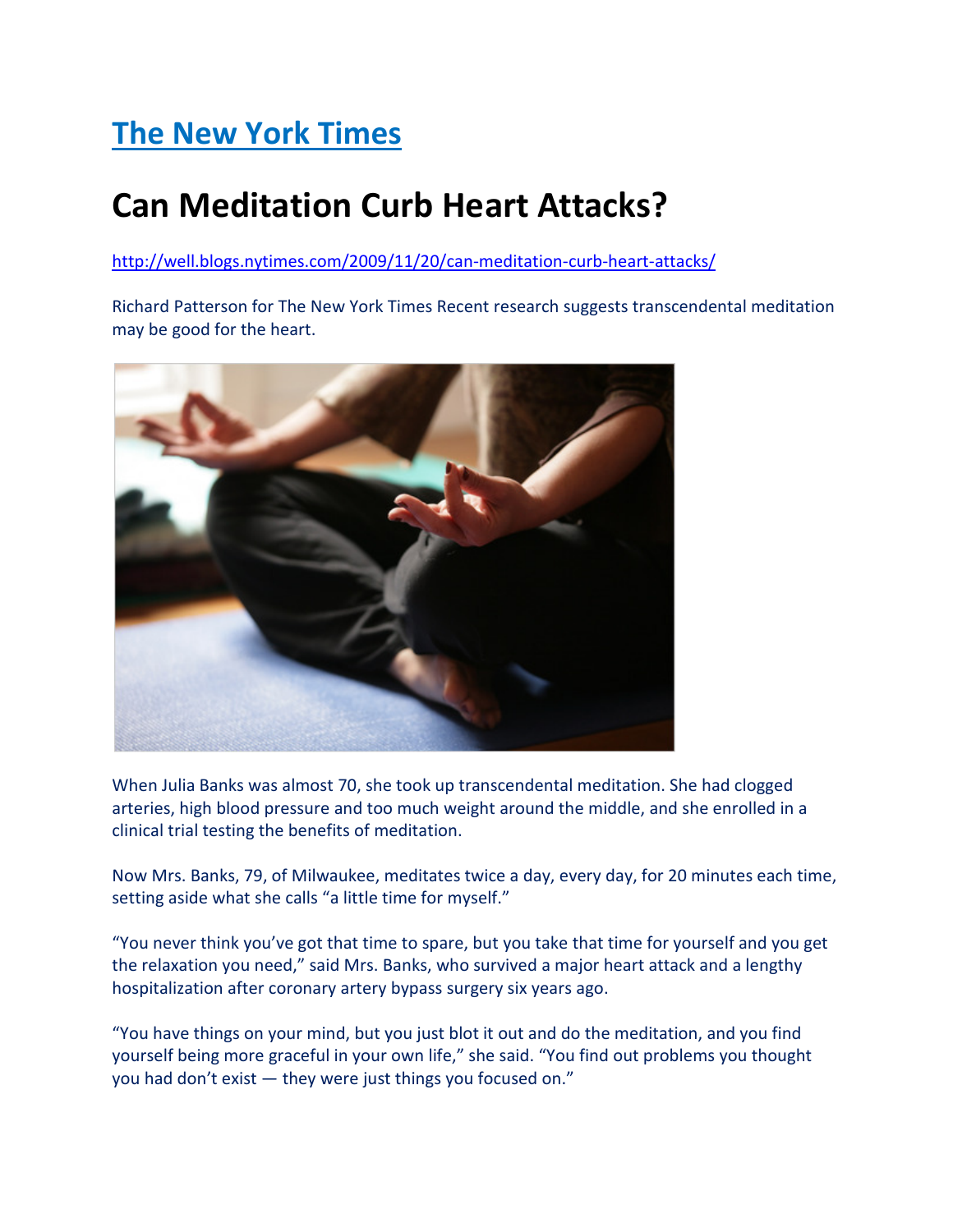Could the mental relaxation have real physiological benefits? For Mrs. Banks, the study suggests, it may have. She has gotten her blood pressure under control, though she still takes medication for it, and has lost about 75 pounds.

Findings from the study were presented this week at an American Heart Association meeting in Orlando, Fla. They suggest that transcendental meditation may have real therapeutic value for high-risk people, like Mrs. Banks, with established coronary artery disease.

After following about 200 patients for an average of five years, researchers said, the high-risk patients who meditated cut their risk of heart attacks, strokes and deaths from all causes roughly in half compared with a group of similar patients who were given more conventional education about healthy diet and lifestyle.

Among the roughly 100 patients who meditated, there were 20 heart attacks, strokes and deaths; in the comparison group, there were 32. The meditators tended to remain disease-free longer and also reduced their systolic blood pressure by five millimeters of mercury, on average.

"We found reduced blood pressure that was significant – that was probably one important mediator," said Dr. Robert Schneider, director of the Institute for Natural Medicine and Prevention, a research institute based at the Maharishi University of Management in Fairfield, Iowa, who presented the findings. The study was conducted at the Medical College of Wisconsin in Milwaukee, in collaboration with the institute.

An earlier study of high-risk Milwaukee residents, many of them overweight or obese, also found transcendental meditation, along with conventional medications, could help reduce blood pressure. Most of those in the study had only high-school educations or less, about 40 percent smoked and roughly half had incomes of less than \$10,000 a year.

The participants found transcendental meditation easy to learn and practice, Dr. Schneider said.

"Fortunately, it does not require any particular education and doesn't conflict with lifestyle philosophy or beliefs; it's a straightforward technique for getting deep rest to the mind and body," he said, adding that he believes the technique "helps to reset the body's own self-repair and homeostatic mechanism."

Dr. Schneider said other benefits of meditation might follow from stress reduction, which could cause changes in the brain that cut stress hormones like cortisol and dampen the inflammatory processes associated with atherosclerosis.

"What is it about stress that causes cardiovascular disease?" said Dr. Theodore Kotchen, associate dean for clinical research at the Medical College of Wisconsin. "Hormones, neural hormones, cortisol, catecholamines — all tend to be elevated in stress. Could they in some way